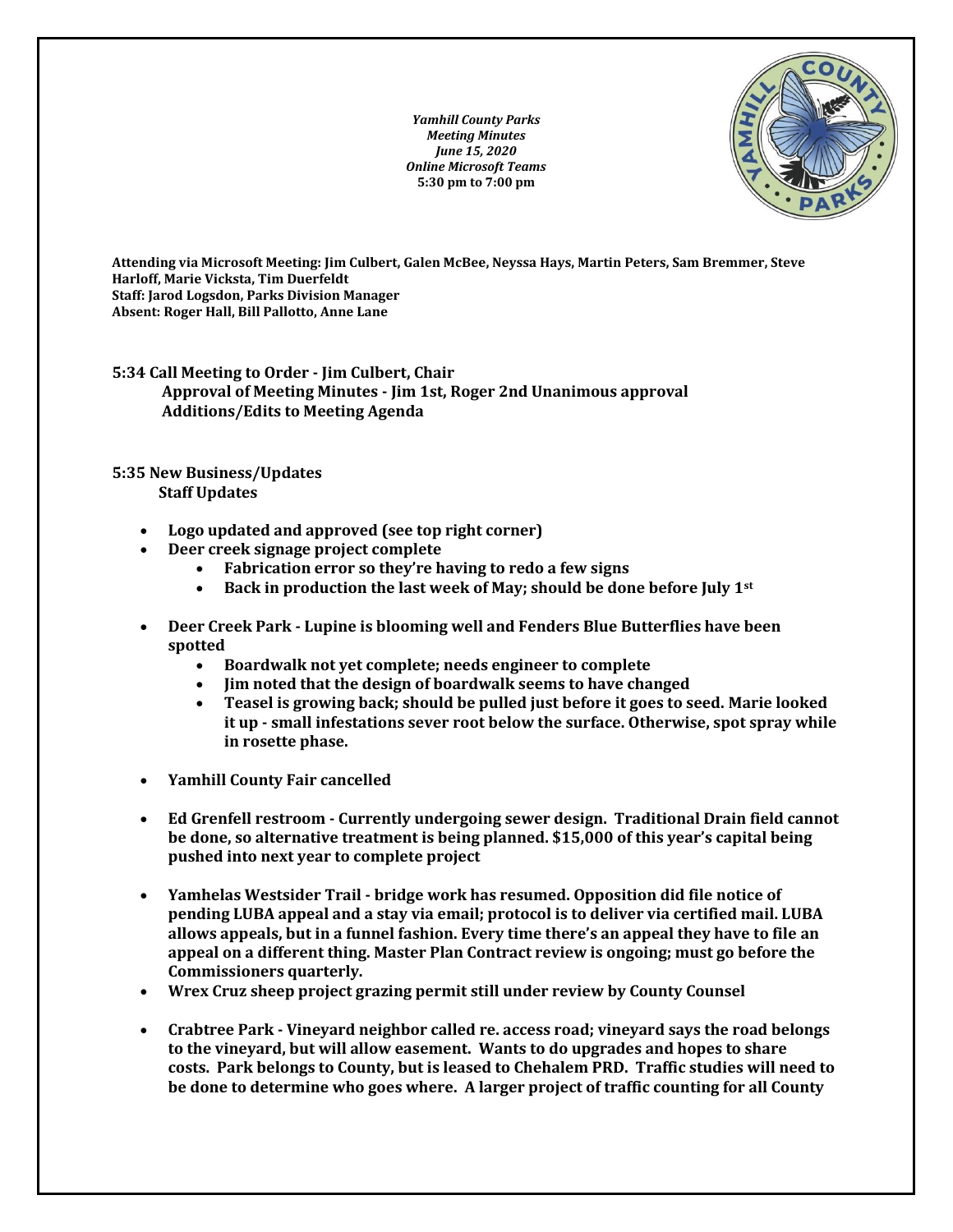**parks is needed. May give justification for parks funding. Marie said Miller Woods also needs it**

- **Tangleboxing - officially cancelling for this summer. Resources were unavailable.**
- **Budget for 2020-2021 - Jarod shared his screen of the draft coming before the Commissioners**
	- **Dayton Landing - still ongoing; working on vault restroom plan within a flood plain, which isn't allowed in city limits of Dayton. Dayton wants a flush restroom, which we don't have money for.**
	- **\$62,000 for Rogers Landing dock - placeholder for upcoming grant season. 15% match**
	- **Video Lottery fund revenue will likely be impacted by pandemic**
	- **State Parks RV funds are also down, but unsure how much**
	- **No change in permanent staff personnel - Rangers started last Sunday. Have hired three for this year because of limited work crews.**
	- **Master Plan has \$40,000 set aside**
- **Capital Improvements - Deer Creek well drilling attempt and ADA upgrades**
	- **2020-2021 planned is Deer Creek water well drilling and ADA upgrades. Remainder of out-year plan is very tentative**
	- **2023-2024 Whiteson pushed back, this depends on Riverbend's willingness to give us land. They are going to request expansion and they don't want to give assistance unless they receive more support in the community.**
	- **2022-2023 Lafayette Locks - Jarod looking into a new water pump, if so a new well will not be needed.**
	- **2025-2026 Ed Grenfell - Once flush restroom is available we can close vault toilet and inspect the liner, reducing cost to \$20,000 for replacement**
	- **2026-2027 Blackwell - Building is fine. Liner will be inspected for possible replacement**
	- **2028-2030 Rogers Landing & Deer Creek - Reassessing need for new restrooms**
	- **Menefee - reported to be a mess. Low on priority list due to lack of use**
	- **Ed Grenfell - Once flush restroom is open, we can close vault and inspect the liner, reducing cost to \$20,000**
		- **ATT system being put in instead of traditional septic**
		- **Waterline updated with flush restroom build**
	- **Blackwell - Building is fine. Liner will be inspected**
	- **Rogers Landing & Deer Creek - Reassessing need for new restrooms**
- **Menefee - reported to be a mess. Low on priority list due to lack of use**

**6:15 Work Session**

• **Metsker Nature Talk Series - still on for August 8th at Charles Metsker Park, noon to 5pm. Advertisements for this are needed. Facebook has become a popular place for park supporters to go.**